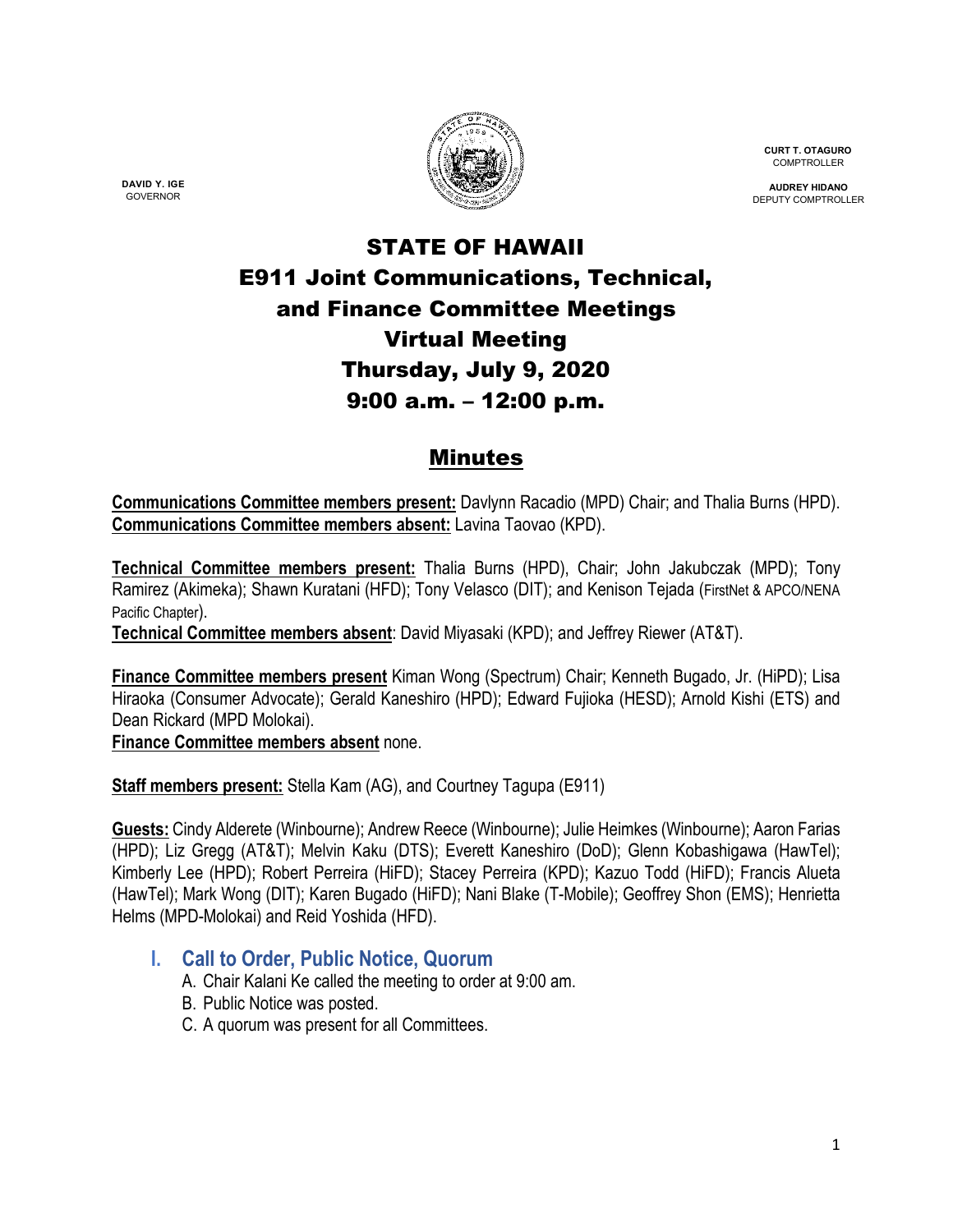#### **II. Public testimony on all agenda items**

Chair Kalani Ke asked if anyone wished to provide testimony to submit? No one came forward to testify.

### **III. Introductions**

A roll call was conducted, at the request of Chair Kalani Ke.

### **IV. Review and approval of last month's meeting minutes.**

 Chair Kalani Ke called for any additions or corrections to the July 9, 2020 meeting minutes. None were offered. Ken Bugado motioned to adopt. Dean Rickard seconded. The motion was approved by voice vote by all Committee Members present.

# **V. Committee Updates by Committee Chairs**

- A. Communications Committee –Davlynn Racadio Chair Racadio expressed her condolences to all the PSAP who are undergoing COVOID-19 related issues with keeping everyone healthy and maintaining a clean work environment.
- B. Technical Committee Thalia Burns No updates.
- C. Finance Committee Kiman Wong Review of Monthly Cash Flow & Budget Financial Reports. Committee Chair Kiman Wong presented the results of July 2020 cash flow report.

#### **VI. NG911 State Plan Update – Andrew Reece, Julie Heimkes, and Cindy Alderete (Winbourne Consultants)**

The Winbourne Consulting Team addressed the following items in their presentation of the Needs Assessment & Gap Analysis Report**:**

- A. Review Key Points of the Needs Assessment and Gap Analysis.
- B. Seek Questions & Clarifications from the Board.
- C. Preview Action Items & Next Steps.

# **VII. PSAP Status Updates**

- A. Kauai PD Stacy Perreira
	- 1.Applicants for dispatch have increased to the point where there are only two openings available from a starting total of twenty-one.
	- 2. Remodel of dispatch center to begin shortly with staff moving to ADC during the renovation.
	- 3.Certifications for dispatchers are at 90% for both EMD and Fire. Certifications will continue until it includes Police as well.
	- 4.The volume of calls has caused an increase in minimum staffing levels due mainly to COVID-19.
- B. Oahu HPD Gerald Kaneshiro
	- 1. CAD project is moving forward with the launch scheduled for this year.
	- 2. HPD is applying for the plexiglass shields through the CARES Act.
- C. Oahu HFD –Reid Yoshida
	- 1. HFD is fully staffed and recently moved back to the JTMC.
- D. Oahu ESD Edward Fujioka